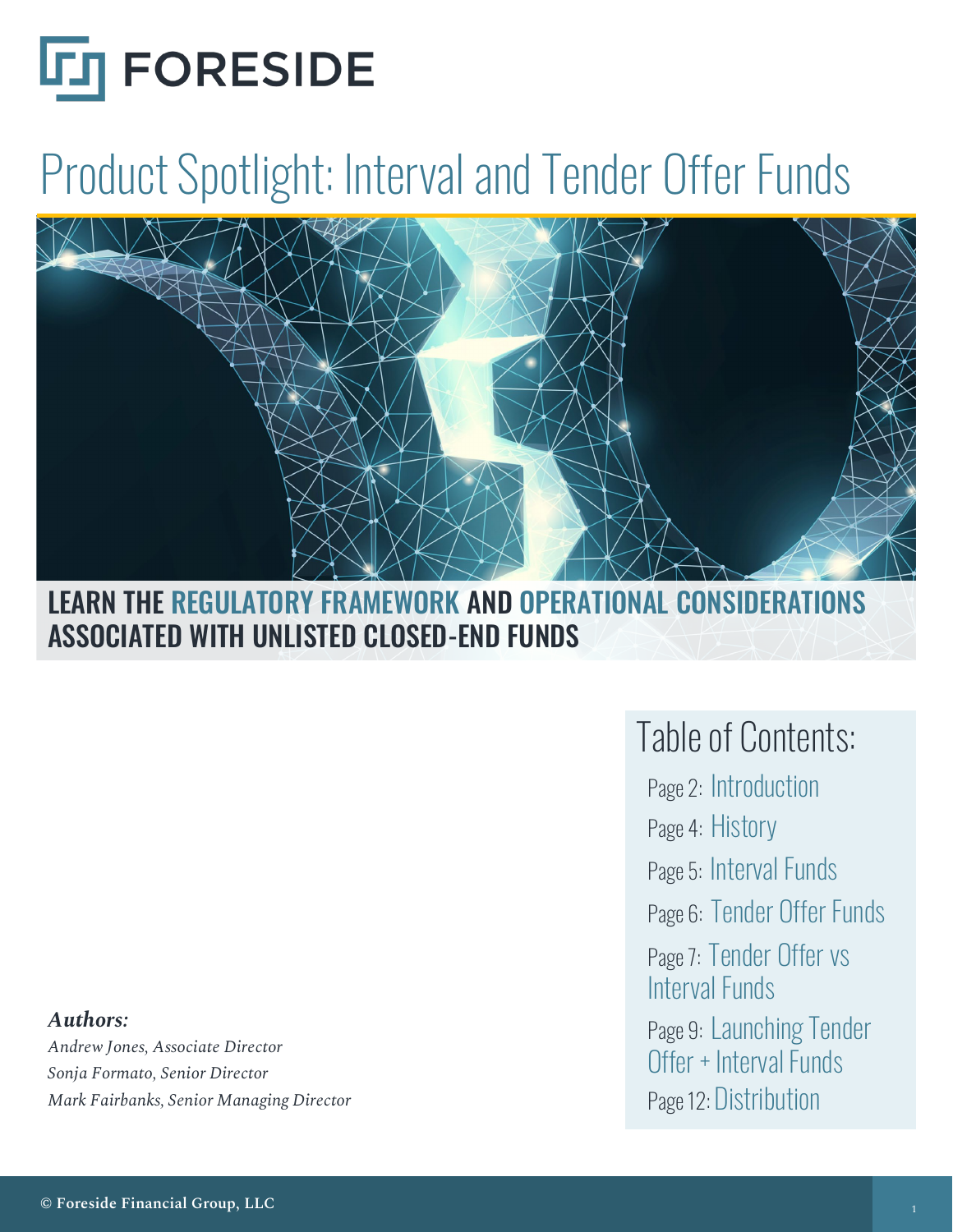# Introduction

Non-traditional closed-end interval and tender offer funds (collectively, "closed-end funds" for purposes of this paper) constitute an important segment of the investment industry. Closed-end funds' regulatory and investment features straddle between private funds (e.g., private equity and hedge funds) and open-end funds (e.g., mutual funds and exchange-traded products). Their unique structure allows asset managers to deliver alternative and illiquid investment strategies to a broad investor base.

This whitepaper distills closed-end funds' regulatory framework and operational considerations for existing and prospective closed-end fund asset managers. We will guide you through their regulatory intricacies, offering comparisons between interval funds and tender offer funds along the way. Later we will connect their structure with an examination of how closed-end funds should be approached from a distribution perspective.

Closed-end funds' regulatory and investment features straddle between private funds (e.g., private equity and hedge funds) and open-end funds (e.g., mutual funds and exchange-traded products).

Interval and tender offer funds are closed-end registered investment companies that can continuously offer shares at net asset value ("NAV") to an unlimited number of investors. Closed-end funds are not exchange-listed; closedend funds can provide investors liquidity through repurchases of their shares at NAV. For interval funds, repurchases are set at a predetermined frequency (every 3, 6, or 12 months); tender offer funds can conduct repurchases at their discretion.

Most often they are registered under both the Investment Company Act of 1940, as amended ("Investment Company Act") and the Securities Act of 1933, as amended ("Securities Act"). However, some closed-end funds are not registered under the Securities Act and may raise capital through private placement transactions pursuant to Regulation D.

### COMPLIANCE

Closed-end funds differ from both traditional closed-end funds ("traditional CEFs") that are publicly traded and open-end funds, e.g., mutual funds and exchange-traded products ("ETPs"). Traditional CEFs issue shares in an initial public offering. Thereafter, they do not continuously offer shares, and they publicly list the shares for trading on a stock exchange, requiring registration of those shares under the Securities Exchange Act of 1934, as amended ("Exchange Act"). While closed-end funds offer periodic liquidity through share repurchases, open-end funds are the most liquid investment company type that continuously offer shares. Open-end funds conduct daily repurchases for investor liquidity, with ETPs providing intraday investor liquidity.

Closed-end funds allow asset managers to efficiently manage investor redemptions with predetermined liquidity windows and therefore are better suited to hold illiquid or alternative investments that may have longer holding periods. In this respect, closed-end funds parallel private funds. However, private funds rely on exemptions from the Securities Act and Investment Company Act that restrict their investor base.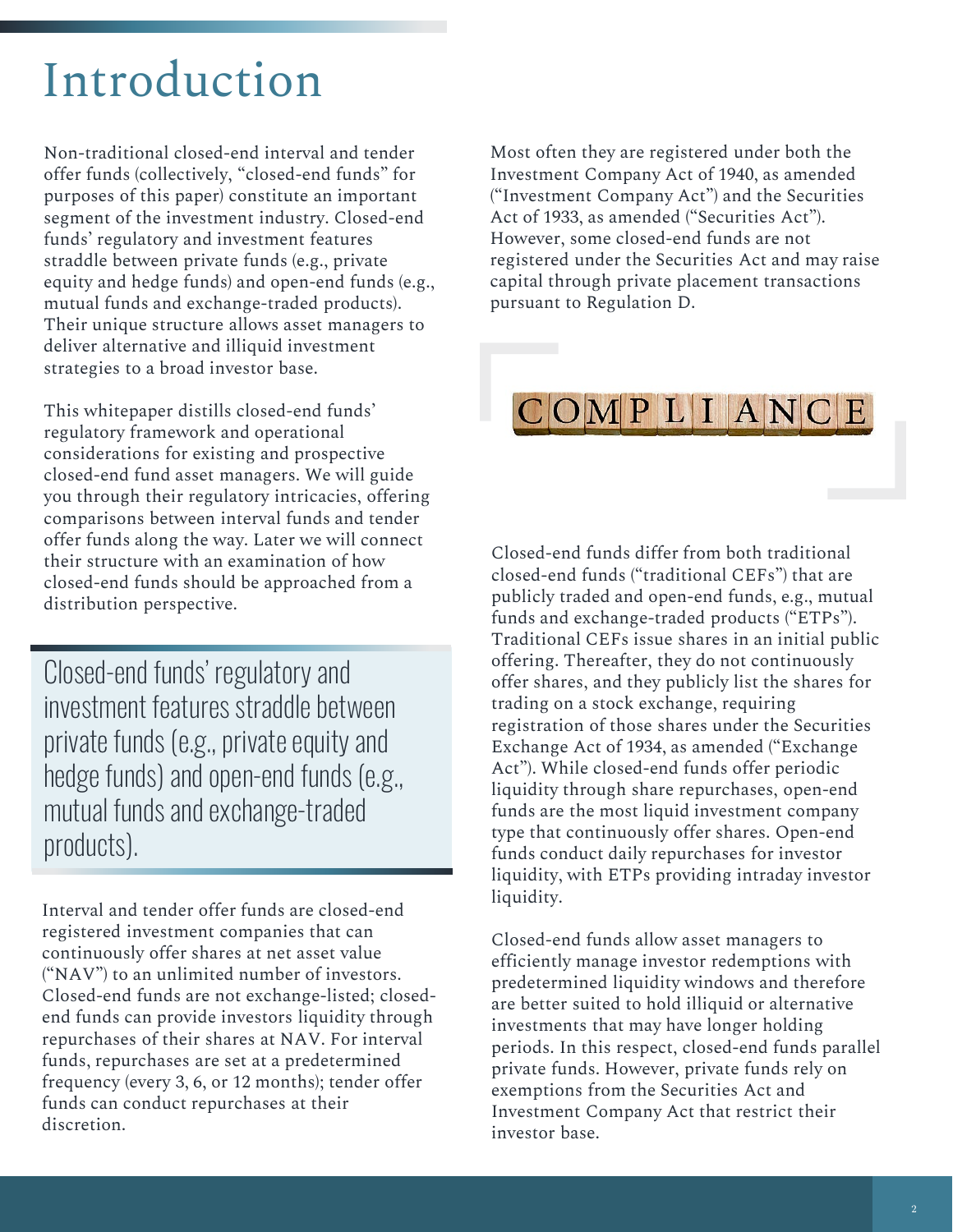For example, section  $3(c)(1)$  of the Investment Company Act exempts a fund from registration, but it requires investors to be "accredited investors" and caps the number of investors at 100. Section 3(c)(7) of the Investment Company Act is also available as an exemption from registration, but investors must be "qualified purchasers" (i.e., a person with at least \$5 million in investments).

Closed-end funds are a blend in structure between private funds and open-end funds, and thus have attracted a range of asset managers seeking to access the unique investment wrapper. Private fund managers may have existing investment vehicles or portfolios that hold illiquid securities and are not conducive to the liquidity needed for an open-end fund. Additionally, offering restrictions under Section  $3(c)(1)$  or Section  $3(c)(7)$ may motivate private fund managers to investigate the suitability of the closed-end fund structure for reaching a broader and more retail-based investor.

On the other hand, open-end fund managers may wish to deploy a more illiquid investment portfolio or have greater portfolio control in meeting predetermined redemptions. In particular, closedend funds are not subject to liquidity restrictions under Rule 22e-4 of the Investment Company Act. Under Rule 22e-4, open-end funds must adhere to their liquidity risk management program whereby, among other requirements, illiquid holdings (i.e., securities that cannot be sold in 7 days or less without significant devaluation) are constrained to 15% of net assets.1

Closed-end funds are also being received better in the dealer and financial intermediary community and thus gaining recognition among investors. Closedend funds are an attractive investment vehicle for investors that are comfortable with the more limited liquidity structure and are seeking portfolio diversification through access to private and alternative strategies. In most cases, closed-end funds' investment minimums and investor eligibility standards are lower compared to private funds with similar strategies.

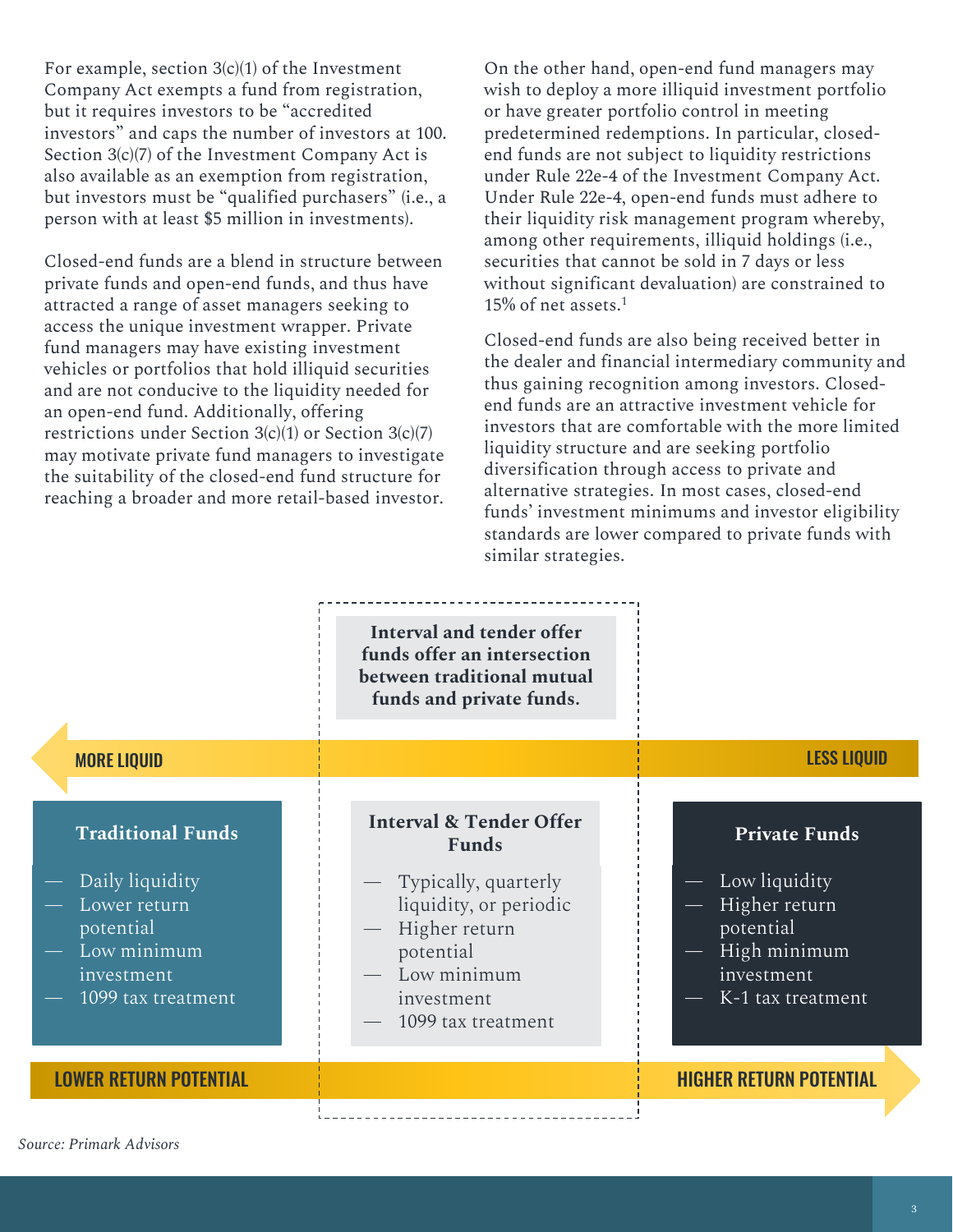### History

Unlike the more recently created interval fund structure, today's tender offer funds date back to the early twentieth century — a time when closedend funds were the most prominent investment company type. In 1940, when the Investment Company Act established the classification system for traditional closed-end and open-end management investment companies, assets in open-end funds equaled only two-thirds the value of traditional CEFs.2 Open-end funds quickly surpassed traditional CEFs, accounting for 82% of industry assets by 1966.3 And, by the time the closed-end interval fund structure was established in 1993, open-end funds accounted for 95% of industry assets.<sup>4</sup> The federal regulatory framework created by the passage of the Securities Act, the Exchange Act, and, ultimately, the Investment Company Act contributed to the shift in assets to open-end funds.

The history of tender offer and interval funds helps contextualize their current regulatory framework and purpose in the asset management industry.

Tender offer funds operated in an exacting regulatory environment following the passage of the Investment Company Act. The Investment Company Act inaugurated standards to counter pervasive market abuses in the 1920s and 30s. Between 1938 and 1940, the United States Securities and Exchange Commission's ("SEC") Study on Investment Trusts and Investment Companies chronicled these abuses.5

Among them, the study found that closed-end funds "aggressively repurchased" their discounted shares to manipulate the market for the benefit of insiders and to the detriment of shareholders. The study also cited the "dangerous leveraging effects that threatened the viability" of many closed-end funds. As a result, Congress permitted share repurchases and leverage but subjected their use to restrictions under Section 23(c) and Section 18 of the Investment Company Act, respectively.

Additional cumbersome repurchase requirements under the Exchange Act and Securities Act have constrained sponsors. Without efficient share repurchases, sponsors were limited in their efforts to reduce the discount to NAV at which their shares were trading. In turn, trading discounts curtailed closed-end funds' ability to issue new shares and sponsors' ability to launch closed-end funds.

The maturation of tender offer funds during the 1980s, including their involvement with semiliquid securities and the development of novel share repurchasing mechanisms, led the SEC to re-examine the classification system of investment companies and recommend changes to Section 23 of the Investment Company Act in the SEC Division of Investment Management's 1992 report. The report evidenced the "rigidity" of the classification system and sought "to chart new territory between the two extremes of the open-end and closed-end forms" by developing new investment companies with "a degree of redeemability." <sup>6</sup> A year later, in 1993, the SEC adopted Rule 23c-3 and established the closedend interval fund structure under the Investment Company Act.

Rule 23c-3 authorizes closed-end funds (and business development companies) to make periodic repurchase offers for their own shares. The SEC further enabled share repurchases through the adoption of an amendment to the "shelf registration" rule in August 1994, Rule 486(b), to allow closed-end funds to conduct continuous or delayed offerings of their shares more efficiently and on shorter notice.<sup>7</sup> The SEC's original objective for creating Rule 23c-3 as a middle ground between "two extremes" sets the stage for a more in-depth look at the current tender offer fund and interval fund structure types.

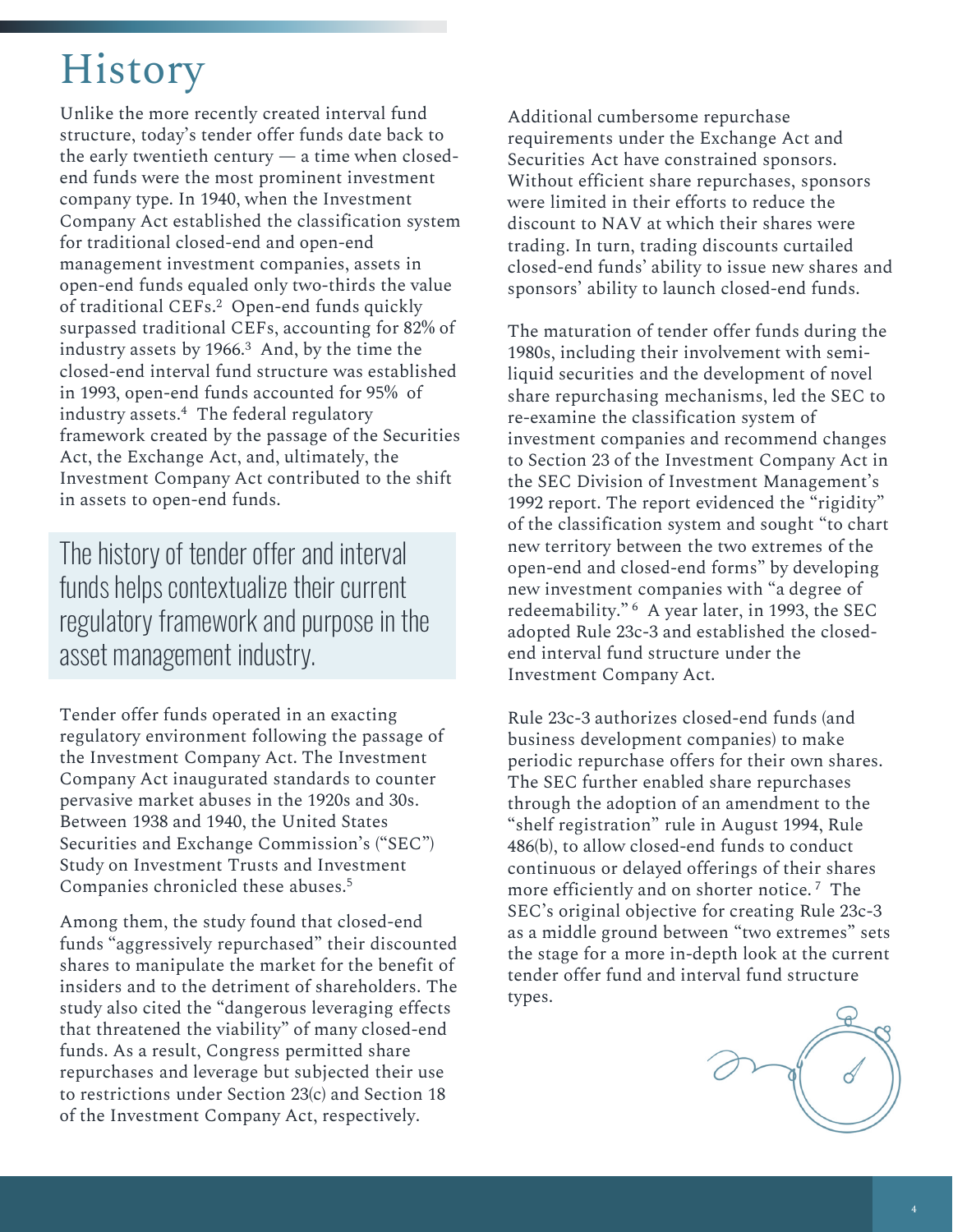### Interval Funds: *Rule 23c-3*

An overview of Rule 23c-3 forms the foundation for understanding interval funds' fundamental structure and later will be used to compare the interval fund structure to that of tender offer funds. Rule 23c-3 delineates the regulatory framework, mechanisms, and restrictions for how interval funds conduct repurchase offers. More specifically, Rule 23c-3, among other things, establishes the permitted frequency, amount, type, and timing of repurchases for interval funds.

#### **Frequency**

Repurchase offers can be set at intervals of 3, 6, or 12 months.<sup>8</sup> Additionally, an interval fund may make a discretionary repurchase offer pursuant to Rule 23c-3 no more than once every 2 years.9 Unlike with periodic repurchase offers, the discretionary repurchase amount is not subject to size limitations.

#### **Repurchase Offer Amount**

The repurchase offer amount is defined as the amount of common stock an interval fund offers for repurchase. It is calculated as a percentage of common stock outstanding and must be between (or equal to) 5% and 25%. If repurchases exceed the repurchase offer amount, interval funds must accept repurchases on a pro rata basis. Interval funds are permitted to increase the repurchase offer amount by 2% to handle an oversubscription without accepting repurchases pro rata.

#### **Repurchase Payment Deadline**

Occurs 7 days after the repurchase pricing date, and it requires the interval fund to pay shareholders for any common stock repurchased.10

#### **Repurchase Pricing Date**

The repurchase pricing date is the date on which the net asset value for the securities being repurchased is determined. Subject to certain conditions, it must be no later than 14 days following the repurchase request deadline.11

#### **Repurchase Request Deadline**

The repurchase request deadline is the date by which interval funds must receive repurchase requests from shareholders or receive modifications to previously submitted repurchase requests.12

#### **Repurchase Fees**

Repurchase fees are paid to the interval fund to compensate for expenses directly related to the repurchase. It may not exceed 2% of the repurchase proceeds.13

Rule 23c-3 requires interval funds to repurchase shares pursuant to a "fundamental policy" establishing an interval fund's intent to make periodic repurchases of its common stock.14 The policy must specify the frequency, dates of repurchase request deadlines (and means of determining the deadlines), and the maximum number of days between the repurchase request deadline and the repurchase pricing date. An interval funds fundamental policy may only be modified by a majority vote of the outstanding voting securities of the interval fund. Suspension or postponement of repurchase offers is only permitted under limited emergency circumstances and requires a majority vote of an interval fund's Board of Trustees (the "Board"), including a majority of the disinterested directors.15 An interval fund's annual report must include a statement of its fundamental policy and outline the preceding year's repurchase offers, including the number of repurchase offers, the repurchase offer amount, and the amount tendered in each repurchase offer.16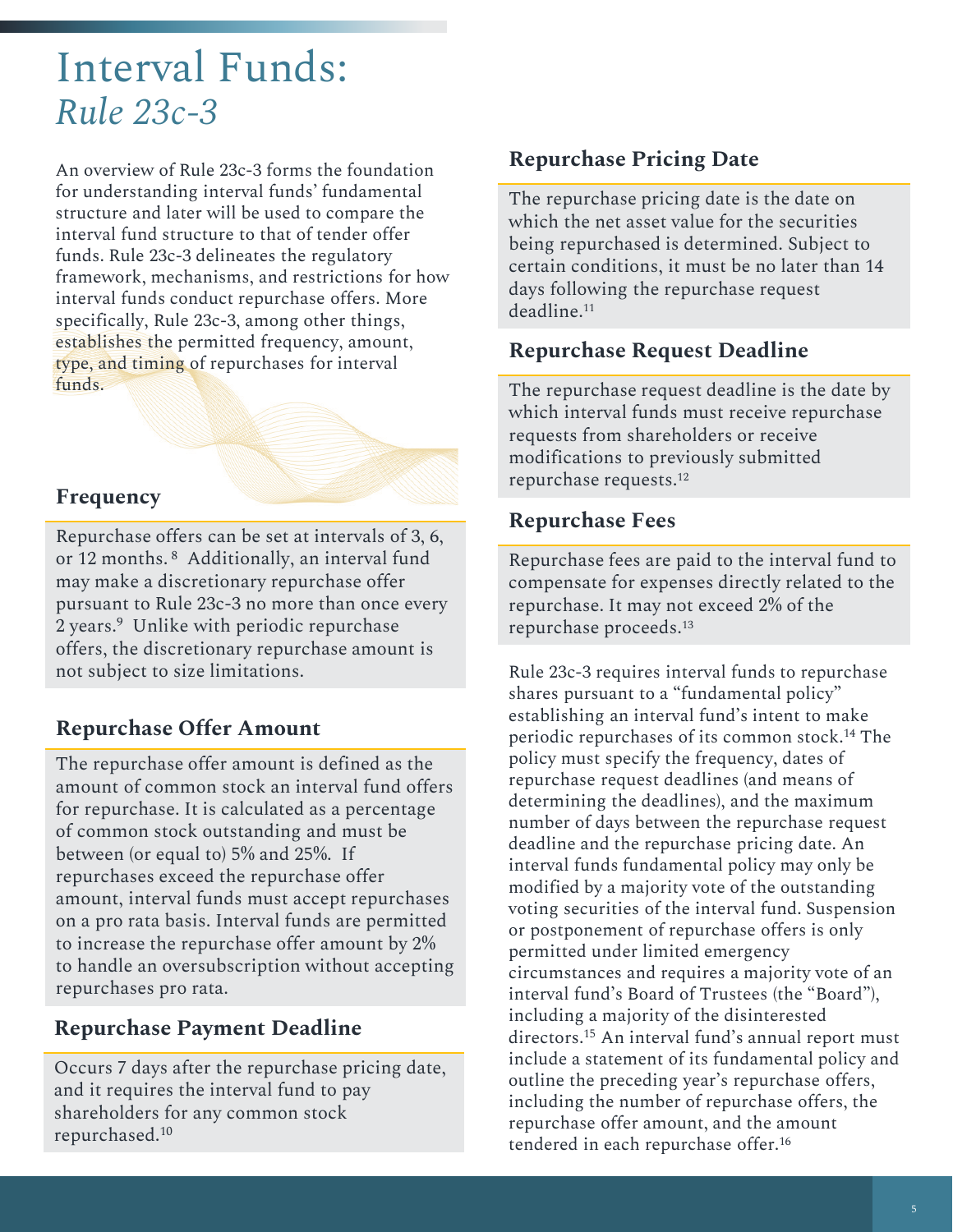

Rule 23c-3 also stipulates that interval funds must notify shareholders 21 to 42 days prior to a repurchase request deadline.17 The notification informs shareholders of all pertinent repurchase offer details: any repurchase-related fees, repurchase offer amount, repurchase request deadline, repurchase pricing date, repurchase payment deadline, risk of NAV fluctuation between repurchase request deadline and repurchase pricing date, procedures for withdrawing or changing their tenders, procedures for pro rata share repurchases, NAV of common stock calculated 7 or less days prior to notification, and, if applicable, the market price of the common stock.18

Valuation of illiquid holdings presents challenges for closed-end funds. Interval funds must calculate NAV at least every 7 days, and NAV must be calculated daily for the 5 business days prior to a repurchase request deadline.19 In addition to valuation, an interval fund's Board must adopt procedures to ensure the interval fund's assets are "sufficiently liquid" to "comply with its fundamental policy on repurchases" and meet liquidity requirements by maintaining 100% of the repurchase offer amount in liquid assets.20

### Tender Offer Funds: *Discretionary Repurchases*

Unlike interval funds, which conduct scheduled repurchases pursuant to Rule 23c-3, tender offer funds repurchase shares at the Board's discretion pursuant to Rule 13e-4, Section 14, and Schedule TO under the Exchange Act.

Rule 13e-4 governs tender offers by issuers. It sets forth the parameters for commencing, terminating, filing, disseminating, and generally conducting a tender offer. In contrast to Rule 23c-3, Rule 13e-4 does not require predetermined repurchase offers nor limit the repurchase offer amount. At the commencement of a tender offer, the tender offer fund will notify shareholders of the repurchase offer, complete Schedule TO, deliver the Letter of Transmittal to shareholders, and file all repurchase offer documents with the SEC.

Schedule TO is the tender offer statement of the fund and includes, typically by exhibit, the Offer to Purchase and other key documents. Schedule TO must be filed as soon as practicable on the commencement of the tender offer. Schedule TO and the Offer to Purchase disclose the material information regarding what is being offered, why, when it will expire, approximate price, and any other conditions and details. The Offer to Purchase is delivered to shareholders as the official terms of the offering. Shareholders receive the Letter of Transmittal for purposes of specifying the shares that are to be tendered and providing investor identification and payment instructions. Tender offer funds will also provide a Notice of Tender Cancellation for shareholders to cancel previously submitted tenders.

Rule 13e-4 sets forth the parameters for commencing, terminating, filing, disseminating, and generally conducting a tender offer.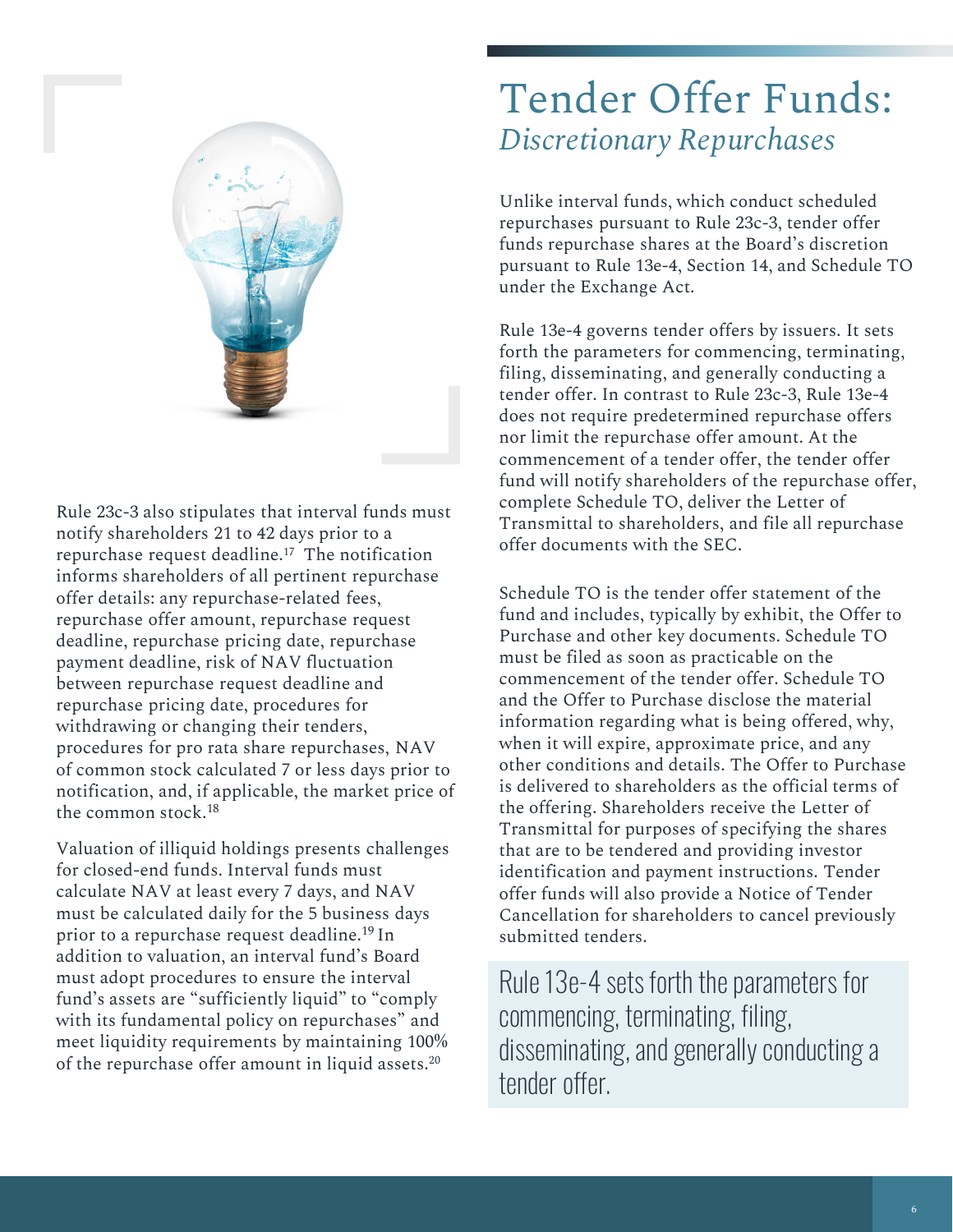# Tender Offer vs. Interval Funds

*Examining structural differences between tender offer and interval funds to understand product development implications.* 

While tender offer and interval funds are similar types of registered closed-end investment companies, their structure primarily differs in the regulatory framework for conducting repurchases. The figure below compares the interval fund structure to that of tender offer funds.

|                                                                     | <b>INTERVAL FUND</b>                                                                                                                                                                                                                                                                                                        | <b>TENDER OFFER FUND</b>                                                                                                              |  |
|---------------------------------------------------------------------|-----------------------------------------------------------------------------------------------------------------------------------------------------------------------------------------------------------------------------------------------------------------------------------------------------------------------------|---------------------------------------------------------------------------------------------------------------------------------------|--|
| <b>CLASSIFICATION</b>                                               | Management Investment Company                                                                                                                                                                                                                                                                                               | Management Investment Company                                                                                                         |  |
| <b>SUBCLASSIFICATION</b>                                            | Closed-end                                                                                                                                                                                                                                                                                                                  | Closed-end                                                                                                                            |  |
| <b>REPURCHASE</b><br><b>OFFERS</b>                                  | A tender offer fund's Board has discretion for<br>Conducted at regular intervals<br>(quarterly, semiannually, or annually)<br>tendering shares for repurchase, subject to<br>pursuant to Rule 23c-3(b) of the<br>Exchange Act requirements in Rule 13e-4,<br><b>Investment Company Act.</b><br>Section 14, and Schedule TO. |                                                                                                                                       |  |
| <b>REPURCHASE</b><br><b>OFFER AMOUNT</b>                            | Must be between (or equal to) 5% and<br>25%, calculated as a percentage of<br>common stock outstanding.                                                                                                                                                                                                                     | A tender offer fund's Board has discretion to<br>determine the tender offer amount.                                                   |  |
| <b>POLICY</b><br><b>REQUIREMENTS</b>                                | "Fundamental policy" established<br>outlining key details for scheduled<br>repurchase offers, changeable only by a<br>majority vote of the outstanding voting<br>securities of the company. Annual<br>report must publish fundamental<br>policy and summarize preceding years<br>repurchase offers.                         | Fundamental policy is not required, as that<br>provision is required in Rule 23c-3, which is<br>not applicable to tender offer funds. |  |
| <b>UNSCHEDULED OR</b><br><b>DISCRETIONARY</b><br><b>REPURCHASES</b> | Along with scheduled repurchase<br>offers pursuant to its fundamental<br>policy, an interval fund may make 1<br>discretionary repurchase offer pursuant<br>to Rule 23c-3 no more than every 2<br>years. The discretionary repurchase<br>amount is not subject to size<br>limitations.                                       | All repurchase offers are discretionary as they<br>are determined at the discretion of the tender<br>offer fund's Board.              |  |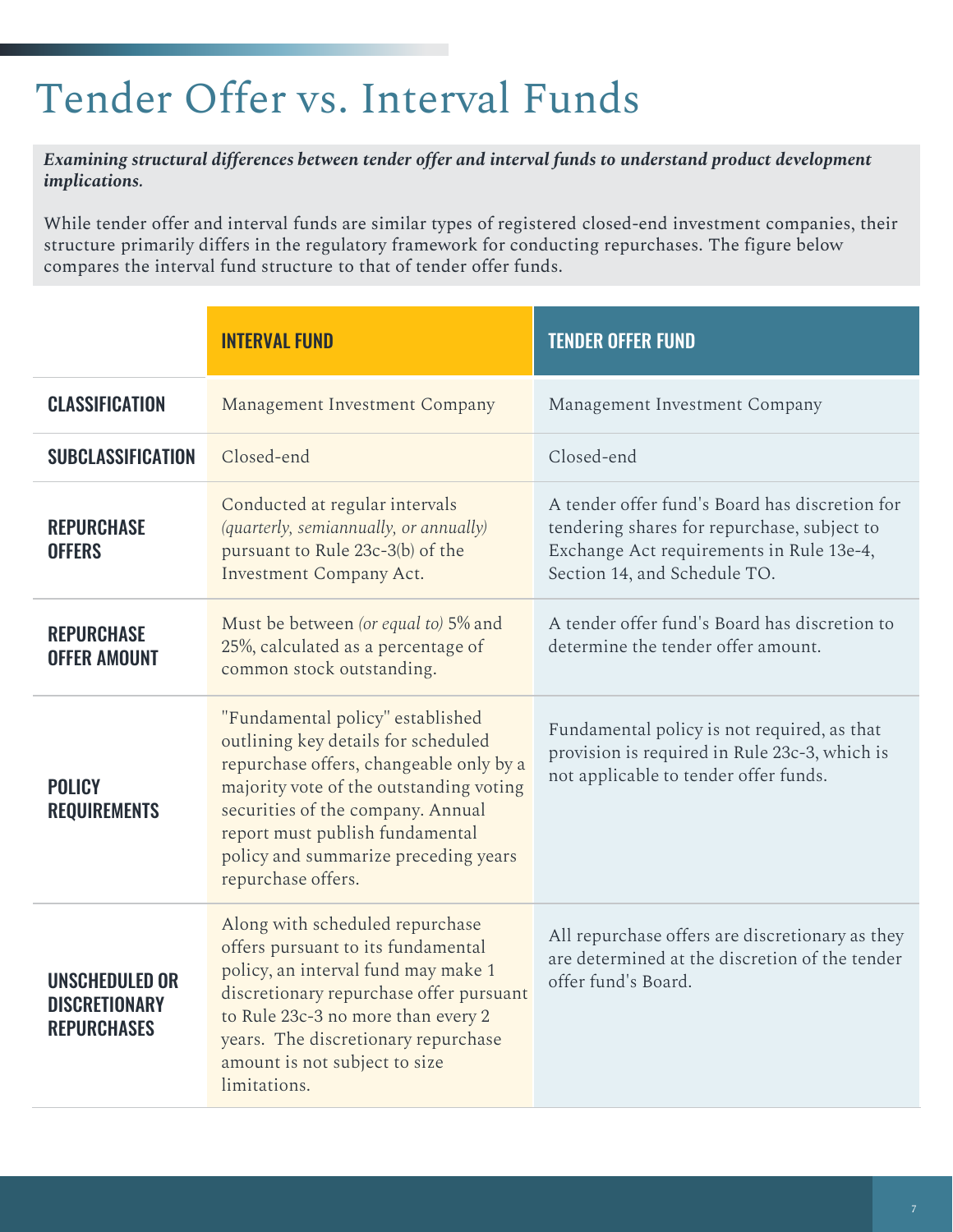|                                           | <b>INTERVAL FUND</b>                                                                                                                                                                                                                                                              | <b>TENDER OFFER FUND</b>                                                                                                                                                                                                                              |  |
|-------------------------------------------|-----------------------------------------------------------------------------------------------------------------------------------------------------------------------------------------------------------------------------------------------------------------------------------|-------------------------------------------------------------------------------------------------------------------------------------------------------------------------------------------------------------------------------------------------------|--|
| <b>OFFERING</b><br><b>DURATION</b>        | 21 to 42 days, as repurchase offer<br>notifications must be sent 21 to 42 days<br>preceding a repurchase request deadline.                                                                                                                                                        | At least 20 business days, and at least 10<br>business days after certain material changes<br>to the tender offer. <sup>21</sup>                                                                                                                      |  |
| <b>REPURCHASE</b><br><b>PRICE</b>         | On the repurchase pricing date, NAV is<br>calculated, and tendered shares must be<br>repurchased for cash.                                                                                                                                                                        | Determined by "best-price rule" - highest<br>consideration paid to a shareholder must<br>be paid to all other shareholders. <sup>22</sup>                                                                                                             |  |
| <b>REPURCHASE</b><br><b>FEES</b>          | Permitted. Paid to the interval fund to<br>compensate for expenses directly<br>related to the repurchase. It may not<br>exceed 2% of the repurchase proceeds.                                                                                                                     | Permitted. Paid to tender offer fund,<br>calculated as a percentage of repurchased<br>amount.                                                                                                                                                         |  |
| <b>OVERSUBSCRIPTION</b><br><b>PROCESS</b> | If repurchases exceed the repurchase<br>offer amount, interval funds must<br>accept repurchases on a pro rata basis.<br>Interval funds are permitted to increase<br>the repurchase offer amount by 2% to<br>handle an oversubscription without<br>accepting repurchases pro rata. | If repurchases exceed the repurchase offer<br>amount, tender offer funds can modify the<br>offer to accommodate the oversubscription<br>or accept tenders on a pro rata basis,<br>subject to other allowances for accepting<br>tenders. <sup>23</sup> |  |
| LEVERAGE                                  | Must meet asset coverage limitations of<br>300%, or 200% for preferred stock. Senior<br>securities or other debt contracted by an<br>interval fund must mature or provide for<br>the redemption, call, or repayment prior<br>to the next repurchase pricing date.                 | Must meet asset coverage limitations of<br>300%, or 200% for preferred stock. Other<br>leverage requirements, applicable to interval<br>funds, are not applicable for tender offer<br>funds.                                                          |  |
| <b>LIQUIDITY</b><br><b>REQUIREMENTS</b>   | Not subject to SEC Liquidity Rule 22e-4.<br>Interval funds must maintain 100% of the<br>repurchase offer amount in liquid assets,<br>defined as those "that can be sold or<br>disposed of in the ordinary course of<br>business" and valued at approximate<br>repurchasing price. | Not subject to SEC Liquidity Rule 22e-4, nor<br>interval fund liquidity restrictions.                                                                                                                                                                 |  |
| <b>VALUATION</b><br><b>FREQUENCY</b>      | At least weekly always. At least daily for<br>the 5 business days prior to a repurchase<br>request deadline.                                                                                                                                                                      | Periodic.                                                                                                                                                                                                                                             |  |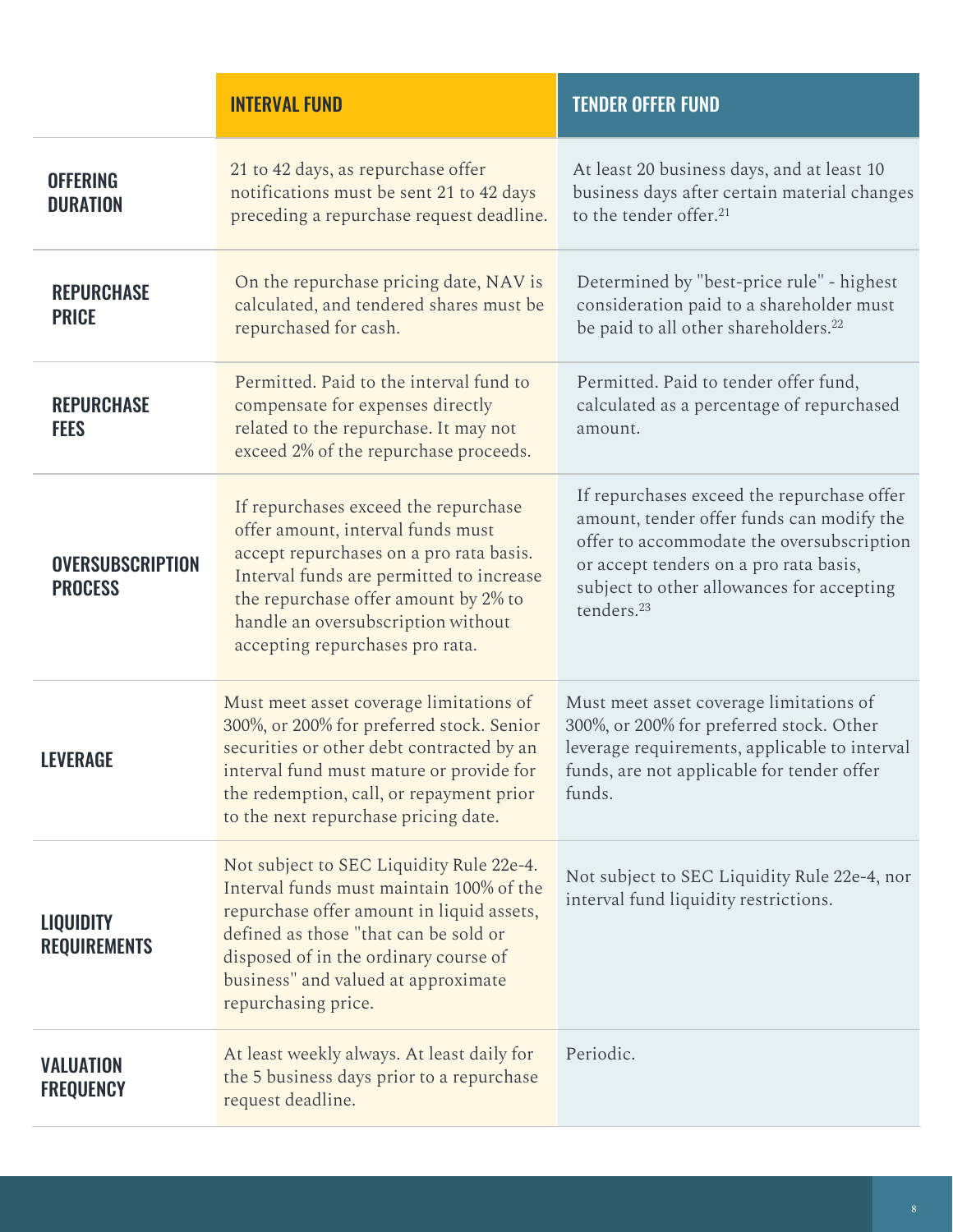### Launching Tender Offer and Interval Funds



Asset managers seeking to launch closed-end funds will need to familiarize themselves with their peculiar regulatory standing and the service provider ecosystem. Many of the service providers and regulatory requirements that apply to private funds, mutual funds, and ETFs do not apply to closed-end funds, and vice-versa.

**The chart below represents the various service providers a firm would need to launch a tender offer or interval fund.** 



Beginning at the most foundational step, closed-end funds are typically formed as a Statutory or Business Trust. They are governed by a declaration of trust and corporate bylaws, and they are managed by a Board of Trustees. Like all investment companies, the appointment of a closed-end fund's Board must meet the fund governance standards set forth in the Investment Company Act, including the requirement to have a majority of members be independent from the fund or its investment advisor.<sup>24</sup> The declaration of trust and bylaws will determine the permitted term length of Board members and process for electing Board members at annual shareholder or other meetings.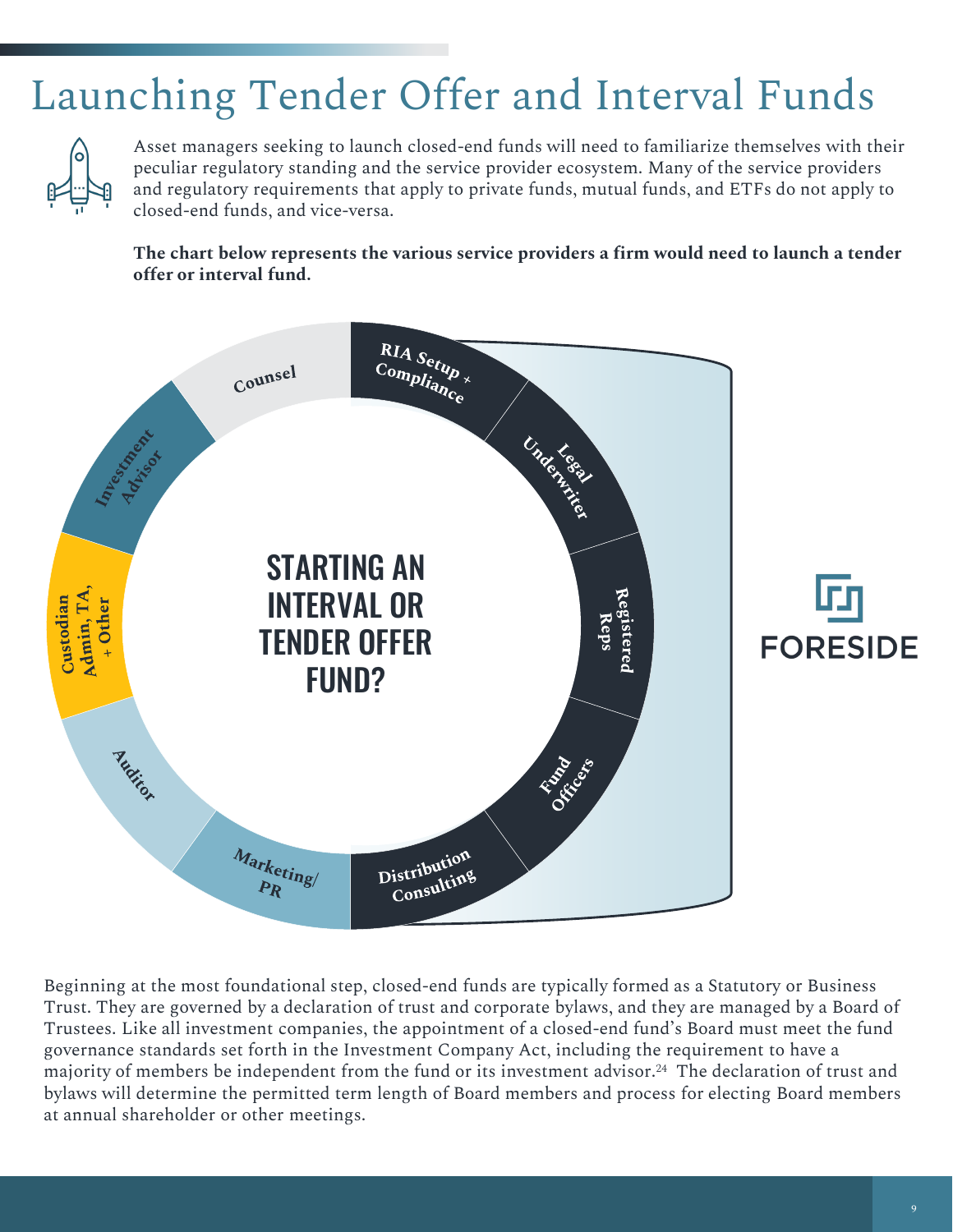Many mutual funds and ETFs operate within a "series company" to streamline regulatory and operational matters and reduce costs. A series company, commonly known as a series trust or multiple series trust, is a provision only available to open-end investment companies under Section  $18(f)(2)$  of the Investment Company Act. Thus, each closed-end fund must file its own registration statement after formation as a new legal entity with seed capital of at least \$100,000.<sup>25</sup> Further, Rule 485(a) permits an existing open-end fund to add additional series funds through a posteffective amendment that becomes automatically effective between 75 and 95 days after filing. However, an asset manager launching multiple closed-end funds must file separate registration statements for additional series and await the SEC's declaration of effectiveness, which under normal circumstances, is around 90 to 120 days.

FINRA's Regulatory Notice 20-10 amended the Corporate Financing Rule to exempt tender offer funds from filing requirements and other provisions, pursuant to the newly amended FINRA Rule 5110.<sup>26</sup> The Corporate Financing Rule regulates the underwriting terms and arrangements of an offering. Historically, FINRA was required to review and approve the underwriting arrangement of tender offer funds (interval funds were, and still are, exempt). This new exemption has lowered the cost and eased one of the regulatory hurdles for launching tender offer funds.

#### SERVICE PROVIDERS

As with any investment fund launch, service provider selection is a critical step. An anchor relationship with a service provider can help serve as a central resource for understanding the operational aspects needed to launch, including evaluating and appointing service providers.

This section will define the scope of services and any relevant parameters that most funds should expect to be offered by each service provider.

In almost all cases, the asset manager launching a closed-end fund (or an affiliate thereof) will serve as the fund's investment advisor. The investment advisor of any investment company, including closed-end funds, must be registered with the SEC as an investment adviser under the Investment Advisers Act of 1940, as amended ("Advisers Act"). Additionally, the investment advisory agreement must follow guidelines set forth in Section 15 of the Investment Company Act.



#### **Among other requirements, the investment advisory agreement must:**

- *Set forth the specific compensation arrangement. Closed-end funds' advisory fee is typically an annual rate calculated as a percentage of NAV and paid monthly or quarterly in arrears.*
- *Be approved annually after an initial two-year term. A majority must approve the initial appointment of an investment advisor of shareholders, majority of the Board, and majority of the disinterested Board members. The annual appointment (following the two-year term) is more specifically outlined in Section 15(c) of the Investment Company Act. Section 15(c) places the "duty of the directors of a registered investment company to request and evaluate" the terms of any investment advisory agreement. A Board meeting must be set for the specific purpose of renewing the investment advisory agreement, at which point a majority of disinterested Board members must approve.*
- *Allow termination at any time, such that termination is without penalty and can become effective no more than 60 days following written notice.*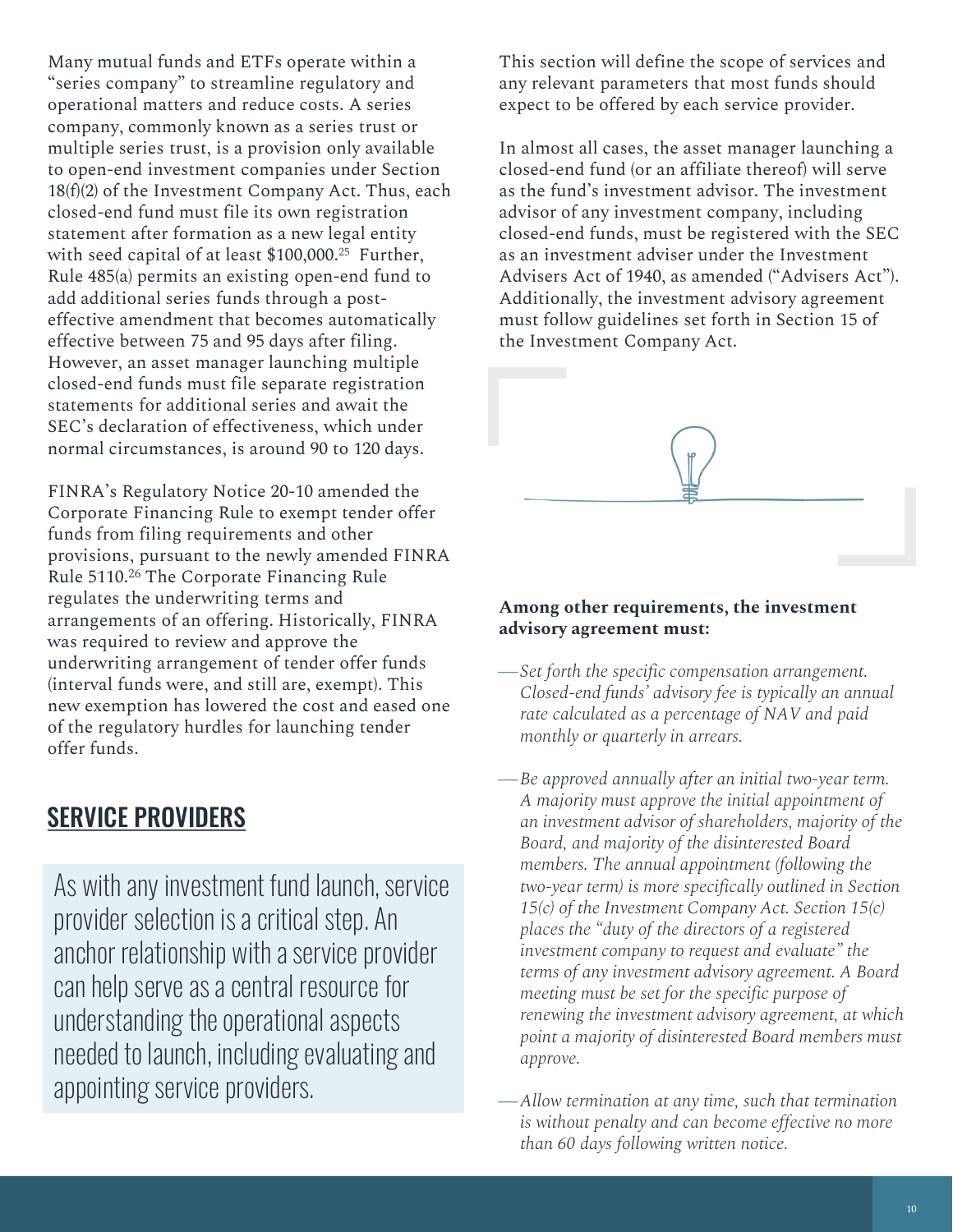Section 205(a)(1) of the Advisers Act prohibits an investment advisor from receiving performance fees – i.e., compensation based on capital gains or capital appreciation. However, Rule 205-3 under the Advisers Act exempts investment advisors from this restriction if all shareholders are "qualified clients," as defined in Rule 205-3(d)(1) under the Investment Advisers Act. A Qualified Client is a natural person who (i) has \$1 million in assets under management with the investment advisor after entering into the advisory contract; (ii) has a net worth greater than \$2.1 million (excluding primary residence and other restrictions); or (iii) who meets the definition of a "qualified purchaser" or "knowledgeable employee."27



#### **Investment Advisor**

Must be appointed in accordance with guidelines established in Section 15(c) of the Investment Company Act (see above). The investment advisor will have the authority to invest the fund's assets consistent with the fund's stated strategy and investment restrictions.

#### **Principal Underwriter**

Principal underwriter (or distributor or placement agent) must be registered as a brokerdealer with the SEC under the Exchange Act and be a member of FINRA. Similar to the investment advisory agreement, the principal underwriting agreement's initial term can be no more than 2 years, and, thereafter, must receive annual Board approval, as established in Section 15(c) of the Investment Company Act. Unlike investment advisory agreements, the principal underwriting agreement does not require shareholder approval.

#### **Legal Counsel**

Closed-end funds will work closely with legal counsel to receive expertise in a range of legal, compliance, and operational areas.

#### **Administrator**

Responsible for the general back-office operations of a closed-end fund. Oftentimes, this will include accounting, preparing financial statements, determining net asset value, and filing SEC reports. With illiquid and/or hard-to-value securities, it is imperative the fund's investment adviser works closely with its administrator and auditor to ensure valuation methodology is consistent with all policies, procedures, and other requirements.

#### **Transfer Agent**

Responsible for maintaining share ownership records and transactions, disbursing dividend payments, and preparing and delivering other shareholder notices.

#### **Custodian**

Closed-end funds must custody its securities at an eligible custodian, typically a bank. There are several custody requirements, including in areas such as use of margin and foreign custody arrangements.

#### **Auditor**

Closed-end funds must retain an auditor (independent registered public accounting firm), in accordance with Section 32 of the Investment Company Act.

#### **Fund Officers**

Closed-end funds must appoint a chief compliance officer, treasurer, and other officers. These positions can be outsourced.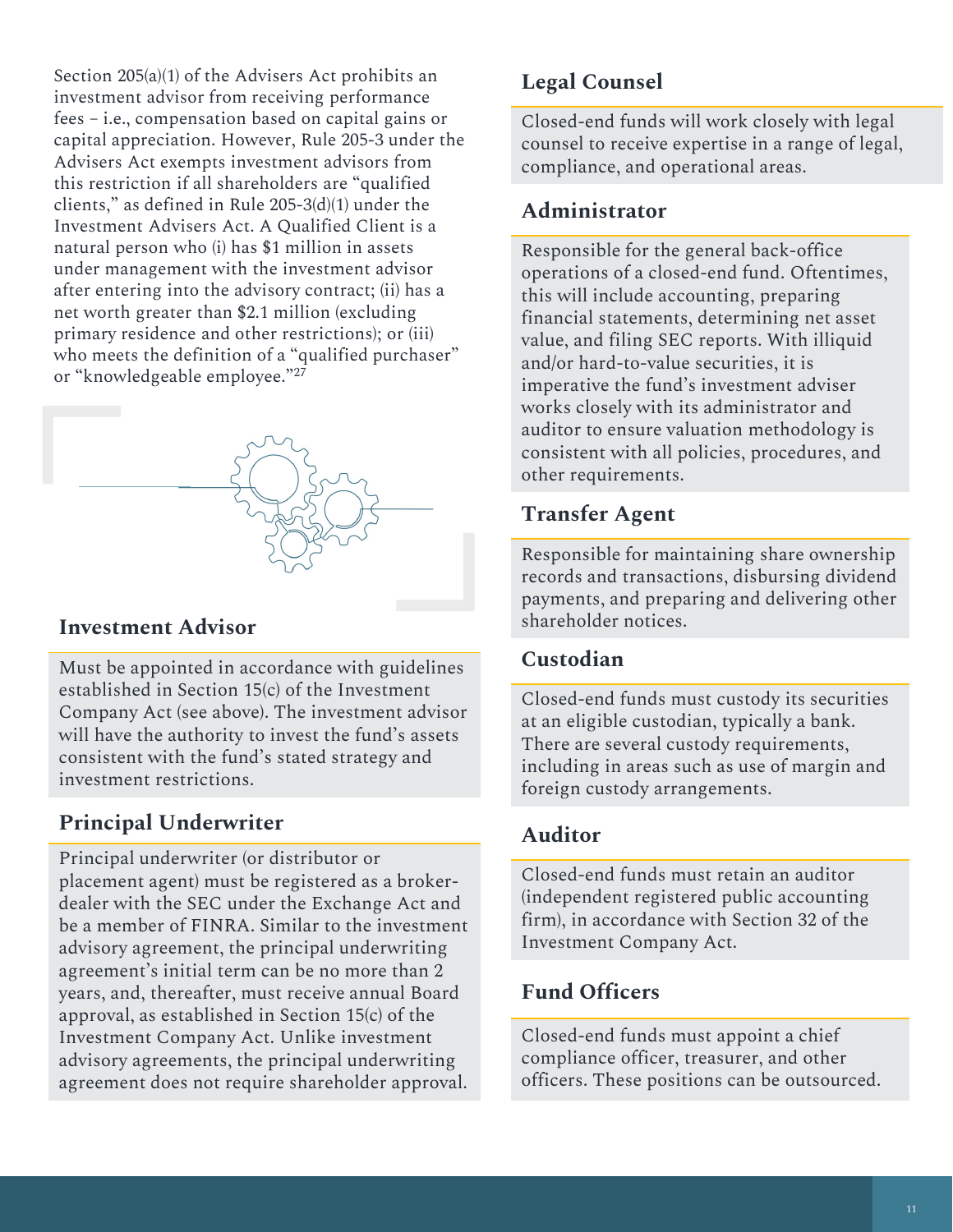### Distribution

For an asset manager to be successful in approaching the marketplace with any investment product structure, distribution needs to be a focus throughout the product lifecycle, especially prior to launch. Knowledge of the intermediary and investor landscape, as well as the service provider ecosystem, must be understood early in the process and is especially important to begin tackling the complexities of the closed-end product structure.

Asset managers evaluating launching a closedend fund need to understand their target audience and the increased operational and servicing complexities the structure introduces to distribution. Asset managers will naturally cultivate success through a commitment to education, patience in the market, and thorough appreciation for the complexities and fees associated with making the product available.

|                                | <b>Dually</b><br>Registered<br>$(40/33 \text{ acts})$ | 40-Act Only                                 | <b>Exempt from</b><br>40/33 Acts<br>(private fund)  |
|--------------------------------|-------------------------------------------------------|---------------------------------------------|-----------------------------------------------------|
| <b>Target</b><br>Audience      | Retail<br>Investors                                   | HNW/<br>Accredited<br>Investors             | Qualified<br>Purchasers/<br>Accredited<br>Investors |
| Trade +<br><b>Settlement</b>   | <b>NSCC</b>                                           | AIP/<br>Check & App                         | AIP/<br>Check & App                                 |
| Platform<br>support            | Traditional                                           | Alternative                                 | <i><u>Alternative</u></i>                           |
| <b>Tax</b><br>treatment        | 1099                                                  | 1099                                        | $K-1$                                               |
| <b>FORESIDE</b><br><b>ROLE</b> | Legal<br>Underwriter                                  | Legal<br>Underwriter/<br>Placement<br>Agent | Placement<br>Agent                                  |

#### RISE IN POPULARITY

The historical market growth of closed-end funds continues to be supported by a mutually beneficial supply and demand relationship between asset managers and investors. On the supply side, asset managers can utilize the closed-end fund structure to package less liquid and alternative investment strategies to access a new investor base not currently served by their product offerings.

On the demand side, main street investors searching for non-correlated sources of returns can access alternative and private market investments that traditionally had only been accessible to institutional investors.

The asset management industry has recognized the growing importance of closed-end funds for asset managers and investors in the current market environment. As such, industry groups, financial intermediaries, and other stakeholders have all sought to increase investors' access to closed-end funds. Industry groups continue to work collectively to identify operational solutions to help minimize the risk of supporting a nuanced product structure. Similarly, financial intermediaries have begun to clearly outline the onboarding process in response to investor demand for higher yields and novel investment opportunities.

### ASSET MANAGER PERSPECTIVE

There are many attractive reasons asset managers find the closed-end fund structure appealing.

- For asset managers that specialize in alternative strategies, the creation of a retail product allows access to an untapped group of investors. With previous focus on institutional clients and accredited investors, the vast number of potential investors is enticing.
- Closed-end funds can determine the liquidity offered to investors (i.e., 3-, 6-, or 12-month intervals for interval funds; discretionary for tender offer funds), thus relinquishing the need to meet daily outflows associated with open-end mutual funds.
- Because closed-end fund managers have reduced obligations to meet redemption requests, they are able to invest in assets or implement investment strategies that may be less liquid and more suited to longer holding periods. The closed-end fund structure alleviates the concern of an asset manager being forced to sell out of an illiquid holding to support shareholder redemptions.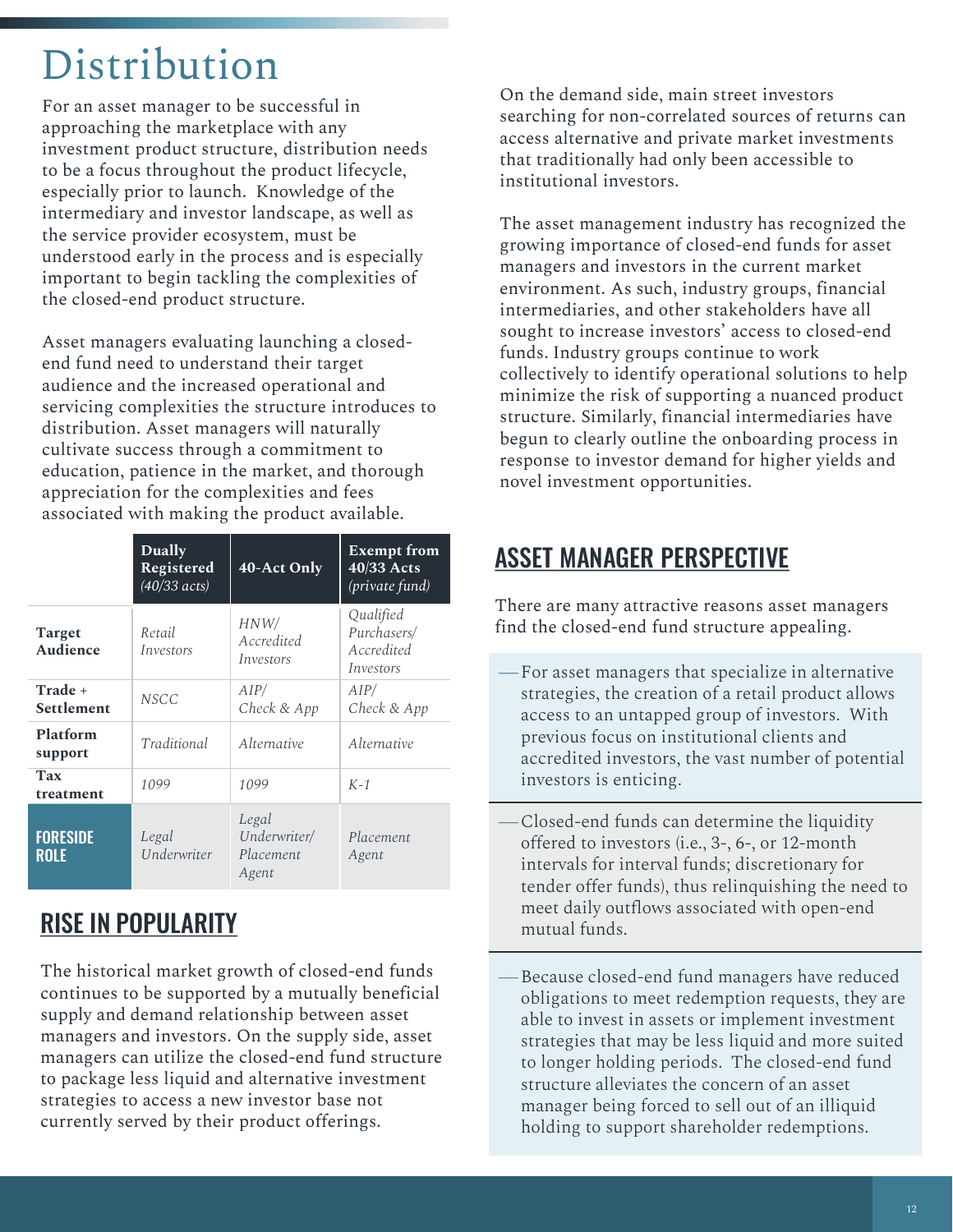That said, there are also challenges that need to be considered prior to committing.

- The introduction of a new investor base also introduces the need to understand the nuances of retail and broad-based advisory distribution.
- Depending on the other products managed by the advisor (e.g., hedge fund), creating a similar strategy in a retail vehicle may result in cannibalization as investors seek to access the strategy in a lower cost wrapper.

#### PLATFORM AND INTERMEDIARY **CONSIDERATIONS**

Intermediaries seek to strike a balance meeting the changing needs of its investor base by offering a diverse set of products and strategies, while limiting the operational, oversight, and financial risks introduced by supporting a vast range of investment vehicles.



As investors seek to add illiquid investments to their portfolio (yield and diversification/noncorrelated sources of returns), it is incumbent upon financial intermediaries (or platforms) to offer and support products that deliver value and diversification.

Over the years, platforms have been hesitant to offer these products as the existing platform infrastructure was not designed to support the trade settlement features of a closed-end fund structure compared to traditional daily settlement open-end funds. Early efforts to support these non-traditional vehicles through existing platforms introduced inefficiencies, potential errors, and contributed to a negative customer experience.

Operationally speaking, the platforms perceive each redemption window as a temporary removal of the product off the assembly line in relation to open-end funds that mandate daily redemptions. Periodic redemptions through the same infrastructure presents risks for platforms. Nonstandard routines and a potential communication breakdown may present liability to service providers or other participants for a failed investor redemption.

Intermediary platforms that offer closedend funds may require additional investor demand, conduct a more extensive due diligence review, and charge higher fees.

As a result, intermediary platforms that offer closed-end funds alongside traditional open-end mutual funds typically have more stringent onboarding requirements for the closed-end funds. They may require additional investor demand, conduct a more extensive due diligence review, and charge higher fees due to the operational restrictions associated with supporting these products. Additionally, intermediaries face internal suitability and/or advisory fiduciary challenges in determining the scope of availability within its walls. It is important to keep in mind not all intermediaries support this structure for onboarding and use by their advisor base.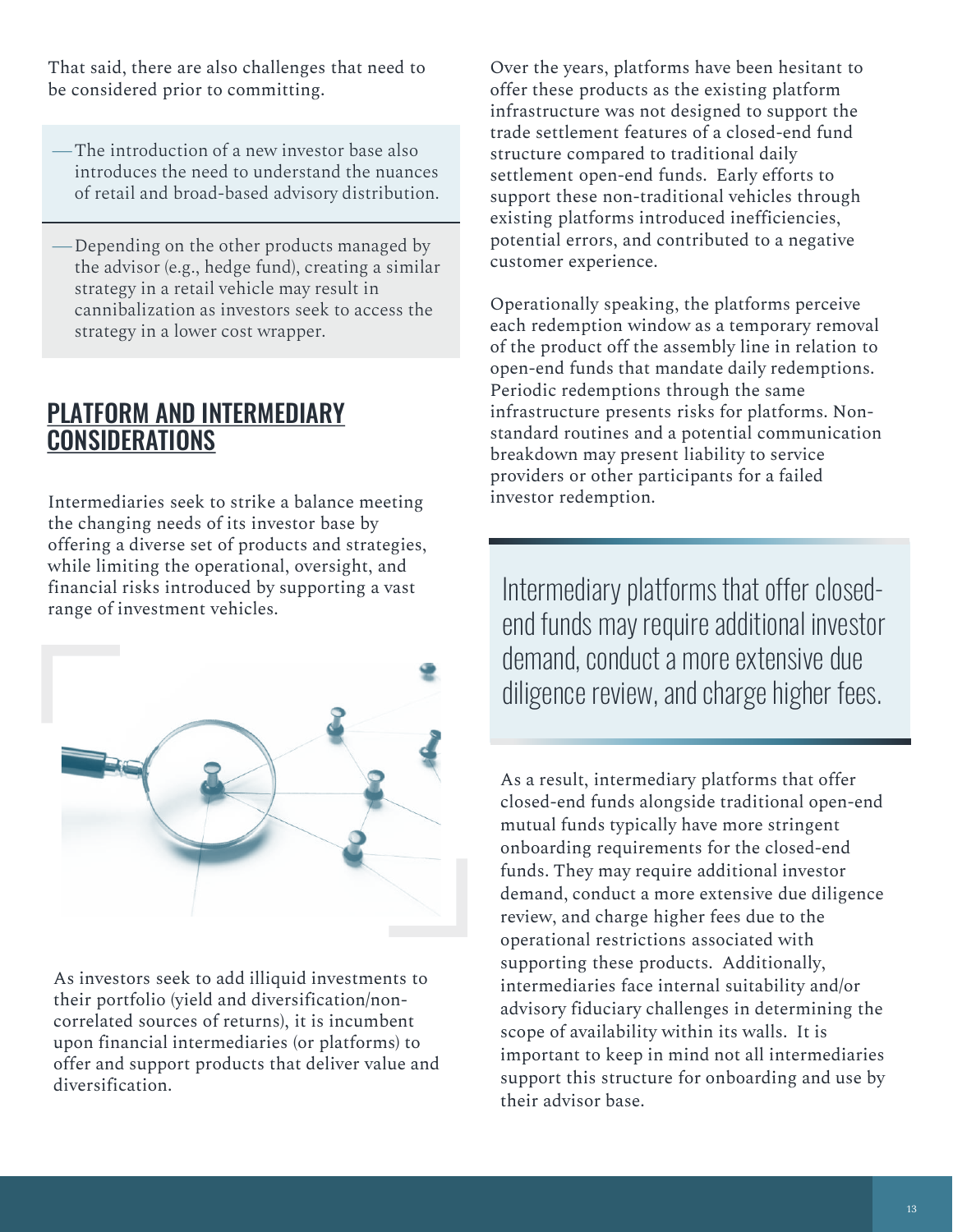Platforms and industry groups are playing a larger role in instituting protocols to address operational risks with the intention of providing greater access to closed-end funds to investors who seek to diversify their portfolio. Working groups such as the Broker-Dealer Advisory Committee ("BDAC") through the Investment Company Institute ("ICI") bring together leaders across the financial services industry to address concerns and introduce solutions to support these products going forward.

Access at the platform level may deviate based on how the product trades either through National Securities Clearing Corporation (NSCC) or Alternative Investment Product (AIP) Services. Additionally, certain platforms might be driven by third-party due diligence providers who evaluate the risk and rewards of the strategy and the merits of the manager to deliver in this wrapper. The platforms may indeed rely on those resources as a component of their decision-making process.

Closed-end funds can either be offered through the NSCC or AIP. NSCC is typically used by traditional mutual funds to provide clearing, settlement, risk management, and information services to the financial industry. AIP standardizes the way global market participants communicate information concerning alternative investments, removing the manual operational challenges that can be associated with these types of products.

Certain platforms have requirements that specify whether the funds are supported through NSCC and/or AIP. However, a retail-oriented investor base will be traded through the NSCC. For subscriptionbased funds not registered under the Securities Act, these are typically offered through AIP.



#### INVESTOR PERSPECTIVE

Understanding, educating, and reaching a new investor base presents challenges for asset managers.



The product structure can be complex for investors accustomed to a mutual fund or ETF wrapper. Investors need to understand not only the investment strategy but also the features and risks of the structure, in particular the limited redemption opportunities and potentially higher fees.

Accordingly, asset managers and their distribution partners must provide to potential investors a clear and fulsome explanation of fund strategy and associated risks, redemption requirements, and other information necessary to make an informed investment decision. Factsheets on the strategy are a baseline, but, as with any non-standard vehicle, developing content to educate on the structure and operational complexity is critical. Many intermediaries and advisors lack insight into the mechanics of a closed-end fund (i.e., how it works, differences, benefits, and risks) and thus education and appropriate fund disclosures are key to ensuring the fund is an appropriate investment for the investor. Additionally, advocacy from industry groups such as the BDAC at ICI will hasten innovations around improving and automating current operational complexities.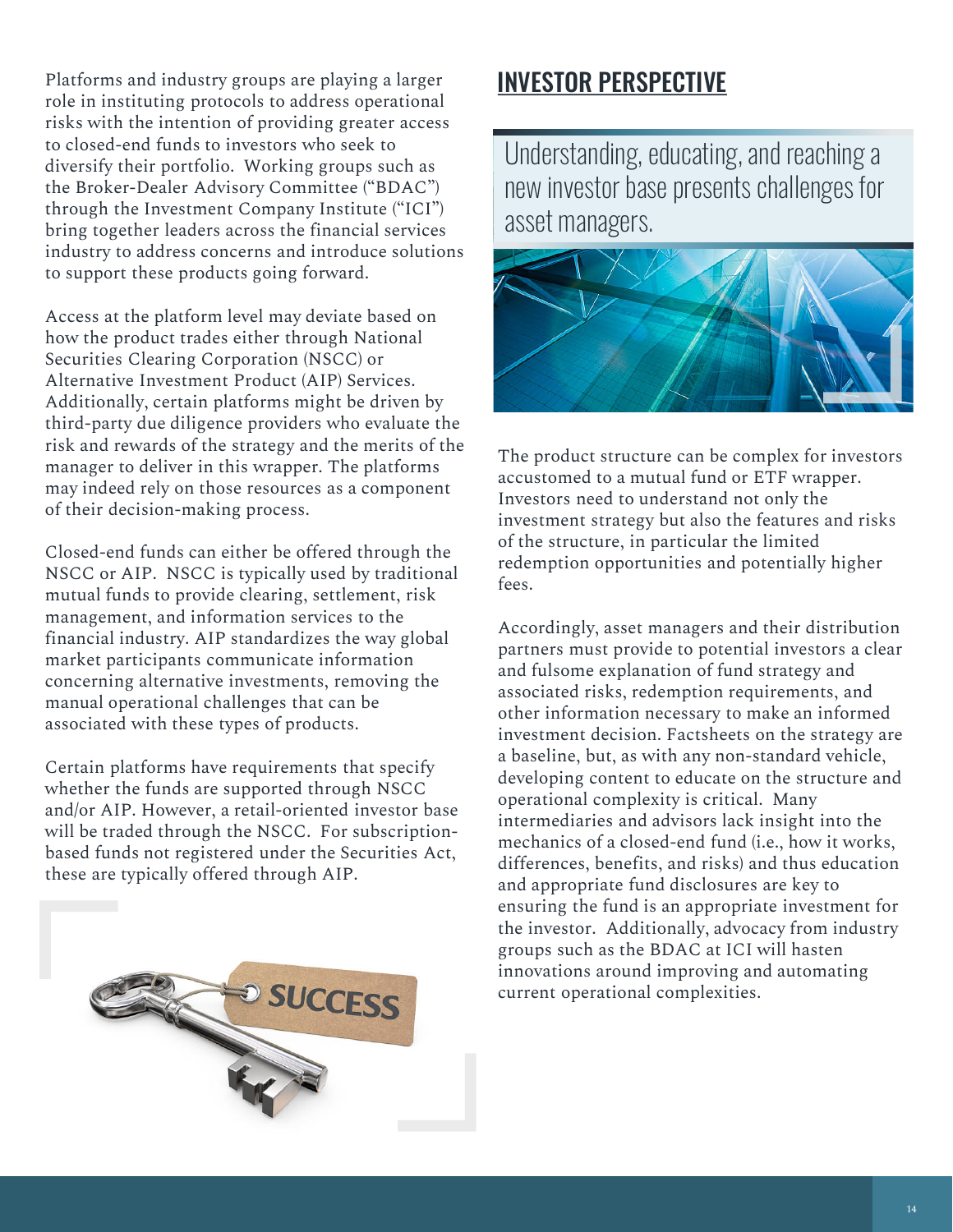# Top Takeaways:



Asset managers who are new to closed end funds will need to familiarize themselves with their peculiar regulatory standing. Many of the regulatory requirements that apply to private funds, mutual funds, and ETFs do not apply to closed-end funds, and vice-versa.



Asset managers will naturally cultivate success through a commitment to education, patience in the market, and thorough appreciation for the complexities and fees associated with making the product available.

Closed-end funds allow asset managers to efficiently manage investor redemptions with predetermined liquidity windows and therefore are better suited to hold illiquid or alternative investments that may have longer

holding periods. The creation of a retail product by an alternative asset manager allows access to an untapped group of investors. With a previous focus on institutional clients and accredited investors, the vast number of potential investors is enticing.

#### *Citations:*

- 1. Rule 22e-4 of the Investment Company Act.
- 2. SEC, Division of Investment Management, Protecting Investors: A Half Century of Investment Company Regulation, (May 1992), p. xix. [https://www.sec.gov/divisions/investment/guidance/icr](https://www.sec.gov/divisions/investment/guidance/icreg50-92.pdf) eg50-92.pdf
- 3. Ibid.
- 4. Ibid.
- 5. SEC, Investment Trusts and Investment Companies, pt. 3, H.R. Doc. No. 279, 76th Cong., 1st Sess. (1939).
- 6. SEC, Division of Investment Management, Protecting Investors: A Half Century of Investment Company Regulation, p. 424.
- 7. Continuous or Delayed Offerings by Certain Closed-End Management Investment Companies, Fed. Reg. Volume 59, Number 163 (August 24, 1994). [https://www.govinfo.gov/content/pkg/FR-1994-08-](https://www.govinfo.gov/content/pkg/FR-1994-08-24/html/94-20623.htm) 24/html/94-20623.htm
- 8. Rule 23c-3(a)(1) of the Investment Company Act.
- 9. Rule 23c-3(c).
- 10. Rule 23c-3(a)(4).
- 11. Rule 23c-3(a)(5).
- 12. Rule 23c-3(a)(7).
- 13. Rule 23c-3(b)(1).
- 14. Rule 23c-3(b)(2)(i).
- 15. Ibid.
- 16. Rule 23c-3(b)(2)(ii).
- 17. Rule 23c-3(b)(4).
- 18. Ibid.
- 19. Rule 23c-3(b)(7)(i); Rule 23c-3(b)(7)(ii).
- 20. Rule 23c-3(b)(10)(ii); Rule 23c-3(b)(10)(i).
- 21. Rule 13e-4(f)(1) of the Exchange Act.
- 22. Rule 13e-4(f)(4).
- 23. Rule 13e-4(f)(3).
- 24. Rule 23c-3(b)(8).
- 25. Section 14(a) of Investment Company Act.
- 26. [FINRA Notice 20-10. https://www.finra.org/rules](https://www.finra.org/rules-guidance/notices/20-10)guidance/notices/20-10
- 27. Rule 205(3)-d of the Advisers Act.

*This article is not a solicitation of any investment product or service to any person or entity. The content contained in this article is for informational use only and is not intended to be and is not a substitute for professional financial, tax or legal advice.*